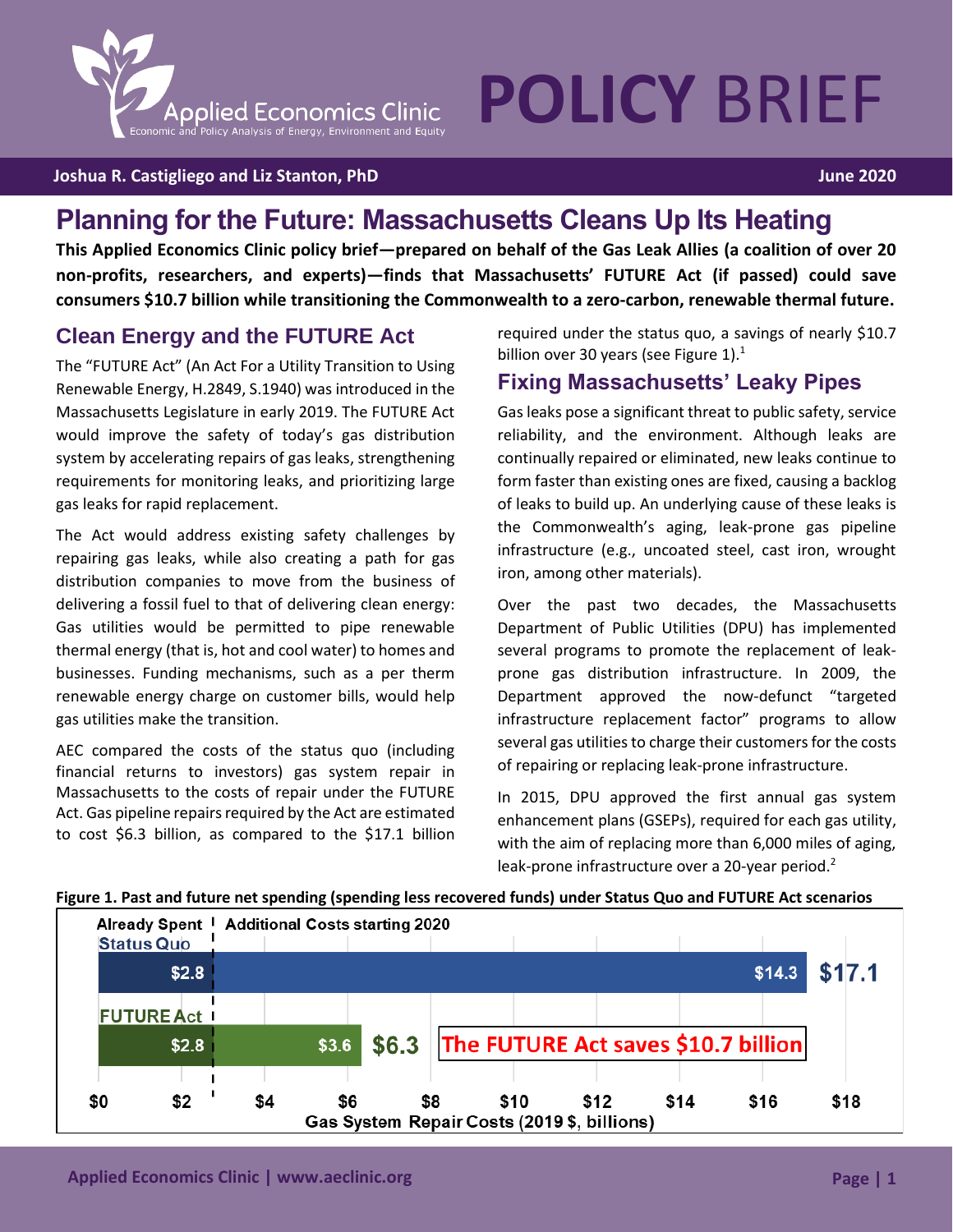

#### **Joshua R. Castigliego and Liz Stanton, PhD June 2020**

### **Gas System Repairs are Expensive**

Between 2015 and 2019, Massachusetts utilities spent an estimated \$3.4 billion on replacing leak-prone pipes and repairing gas leaks. Roughly \$0.7 billion has been recovered to date through the GSEP charge on customer bills, leaving \$2.8 billion in outstanding costs.

#### **STATUS QUO**

Under current law (called "Status Quo" in [Figure 1](#page-0-0) and [Table 1\)](#page-1-0), Massachusetts utilities aim to replace more than 6,000 miles of leak-prone gas infrastructure within the next two decades. Over the 15-year period between 2020 and 2034, utilities will spend an additional \$14.3 billion to finish replacing all leak-prone gas infrastructure and repairing any remaining gas leaks.

#### **FUTURE ACT**

Under the FUTURE Act, utilities would focus on repairing the worst gas leaks(that are potentially explosive and leak the most methane), while transitioning to renewable thermal energy. Over the 30-year period between 2020 and 2049, utilities would need to spend \$3.6 billion on continued leak repair and replacement of pipes.

#### **MONTHLY GAS SYSTEM REPAIR COSTS**

In 2020, Massachusetts' utilities will charge customers 7 cents per therm (or \$5 per month on average—70 therm per month customer) for gas system projects. At this rate, it would take over 100 years to fully recover the \$17.1 billion in costs under the Status Quo scenario (see [Figure](#page-2-0)  [2\)](#page-2-0). Since the estimated lifetime of a new gas pipeline is 50 years, these assets would not be paid off until long after they have fully depreciated. Utilities would need to increase customer charges to \$15 per month to fully pay off status quo repairs by 2050.

A dramatic reduction in the number of traditional gas customers is also a real possibility as households and businesses transition to electrified and/or renewable thermal heating systems to meet the state's emissionreduction mandate. With fewer customers each year, utilities would need to pay more in early years to cover these costs: a constant rate of \$27 per month would make

up for customer losses. Alternatively, utilities could charge more each year to fewer customers: from \$15 per month today to over \$465 per month as fewer gas customers remain to pay these charges.

Under the FUTURE Act, gas utilities would only need to charge customers a fixed rate of \$12 per month until 2050 to pay off the \$6.3 billion in costs, assuming a constantly decreasing number of customers (see [Figure 2\)](#page-2-0). With a variable customer rate, the monthly charge would rise from \$6 per month today to over \$178 per month as the number of gas customers declines.

#### **HEAT PUMP COSTS**

The FUTURE Act's \$10.7 billion in potential savings does not take into account added costs of switching heating and cooling equipment to efficient electric heat pumps. Heat pumps, as individual units or in local networks, could foster a transition to renewable thermal energy.

#### <span id="page-1-0"></span>**Table 1. Summary of Status Quo and FUTURE Act costs**

|                                       | 2019 \$ (billions) |                                |
|---------------------------------------|--------------------|--------------------------------|
|                                       |                    | <b>Status Quo   FUTURE Act</b> |
| <b>Already Spent Through 2019</b>     |                    |                                |
| Leak-Prone Pipe Replacement           |                    |                                |
| Capital                               | \$1.6              | \$1.6                          |
| <b>Return to Investors</b>            | \$1.2              | \$1.2                          |
| Gas Leak Repair                       |                    |                                |
| Capital                               | \$0.3\$            | \$0.3\$                        |
| <b>Return to Investors</b>            | \$0.3\$            | \$0.3\$                        |
| Recovered Costs-to-Date               | $-50.7$            | $-50.7$                        |
| <b>Already Spent Sub-total</b>        | \$2.8              | \$2.8                          |
| <b>Additional Costs Starting 2020</b> |                    |                                |
| Leak-Prone Pipe Replacement           |                    |                                |
| Capital                               | \$7.7              | \$0.6                          |
| <b>Return to Investors</b>            | \$5.9              | \$0.4\$                        |
| Gas Leak Repair                       |                    |                                |
| Capital                               | \$0.4\$            | \$1.6                          |
| <b>Return to Investors</b>            | \$0.3\$            | \$1.0                          |
| <b>Additional Costs Sub-total</b>     | \$14.3             | \$3.6                          |
| <b>Total Costs</b>                    | \$17.1             | \$6.3                          |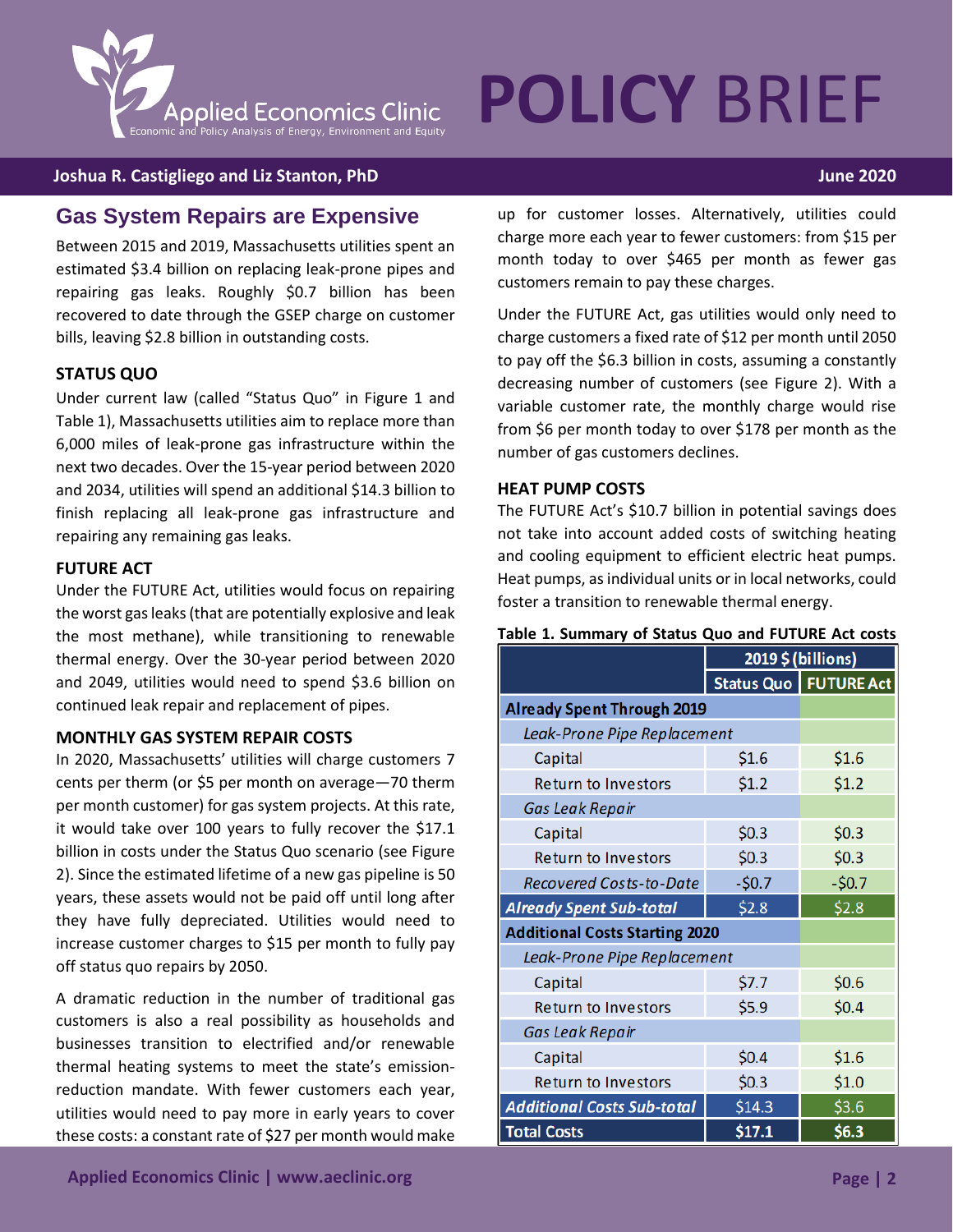

#### **Joshua R. Castigliego and Liz Stanton, PhD June 2020**

<span id="page-2-0"></span>

District thermal networks may cost less than individual household systems, but the degree of savings is still uncertain. Instead, we estimated the cost of changing all 1.4 million homes that currently have gas heat and electric AC to air source heat pump systems. (Our estimate does not include the cost of necessary upgrades to aging electric systems or changes to home heating distribution systems.) For a median-sized home:

- With no financial incentives from the state, heating with gas plus cooling with electric AC is \$700 cheaper than heat pumps over the 18-year lifetime of the system. (That's about a \$40 per year savings.)
- Massachusetts offers a \$431 rebate to switch from a gas furnace to a heat pump, which leaves households with \$269 in costs over the systems lifetime.
- Redirecting the \$1,100 in incentives that Massachusetts pays for the installation of new gas furnaces plus electric AC to instead go to new heat pump owners would more than cover these costs.

Massachusetts households are eligible for zero-interest "HEAT Loans" from the Mass Save program to buy a new heat pump. With no upfront costs to consumers, and a reallocation of current gas furnace and electric AC rebates, switching to heat pumps is costless for a mediansized or smaller home.

For larger homes, the current Massachusetts heat pump

rebate is not sufficient, and even reallocating the current state rebates is not enough to make heat pumps the most economic choice. Taking into consideration the varying sizes of Massachusetts homes—including very large homes—we estimate that the additional incentives necessary to move all 1.4 million homes that currently heat with gas over to heat pumps would be \$2.1 billion.

However, if Massachusetts were to redirect the \$1.5 billion in expected gas furnace and electric AC rebates to go instead to new heat pump owners, the additional incentive needed would fall from \$2.1 to \$0.6 billion—or 6 percent of the potential savings from the FUTURE Act.

## **The Other Cost of Gas**

In September 2018, failures in utility supervision resulted in a series of gas explosions and fires in Massachusetts' Merrimack Valley. Twenty-two people were hospitalized and one person killed. Although residents were allowed to return home after three days, electric and gas systems could not be safely restored for three months. Columbia Gas pled guilty to violating the federal Pipeline Safety Act and paid \$196 million in fines and settlements. Under the plea agreement, Columbia's parent company must sell off its operations in Massachusetts. In early June 2020, the Massachusetts Attorney General opened an investigation into phasing out all gas in favor of alternative heating methods by 2050.